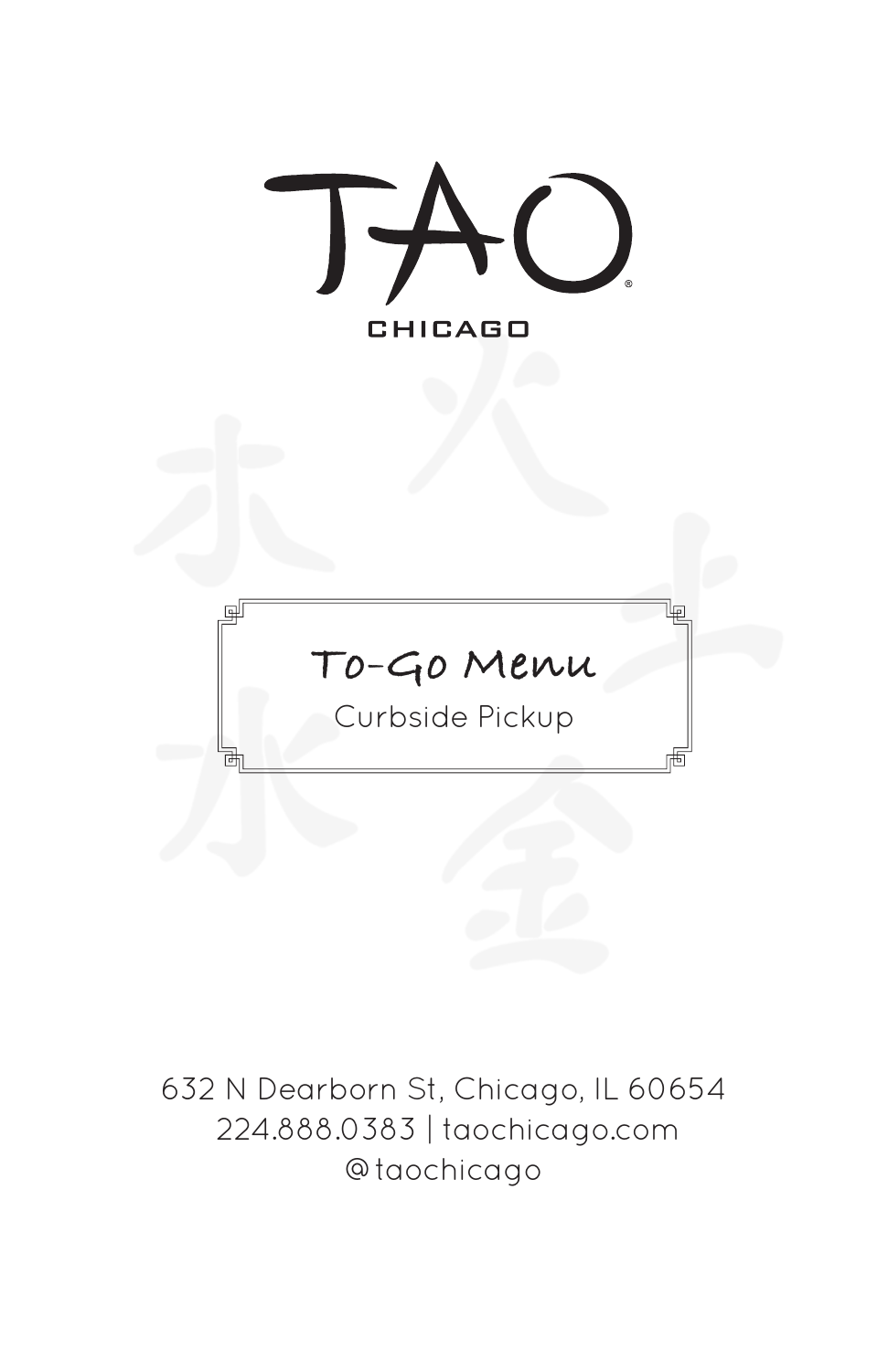## **Family Style Menu**

冋

\$35 per person - minimum 2 guests

(all items available a la carte)

hot edamame

(choose one) vegetable egg roll bbq pork bao buns chicken gyoza spicy tuna tartare on crispy rice\*

> (choose one) olive fried rice vegetable lo mein pad thai triple pork fried rice lobster fried rice +10

(choose one) orange chicken black pepper chili chicken honey glazed salmon

(choose one) steamed bok choy charred brussels cprouts

(choose one) banana pudding molten chocolate cake giant fortune cookie +8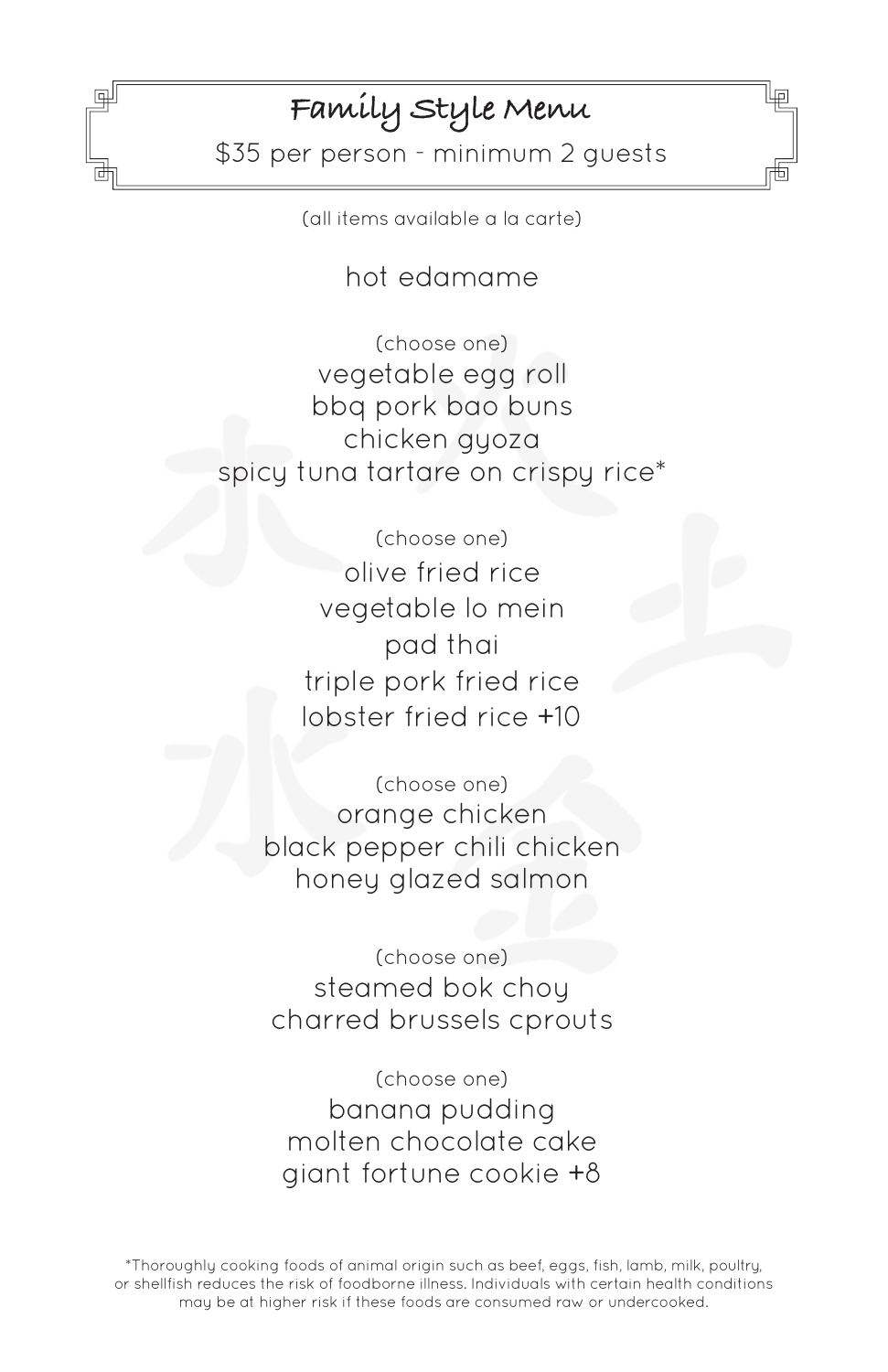## **TAO Sushi Box**

回

\$75

### Specialty Rolls

(choose two) angry dragon\* avocado cucumber california roll crunchy spicy yellowtail\* salmon avocado\* soy tuna\* spicy tuna\* tuna avocado\* yellowtail jalapeño\*

## Nigiri or Sashimi\*

(choose nine) akami blue fin tuna hamachi yellowtail sake salmon

## spicy tuna tartare on crispy rice\*

(two pieces)

## spicy yellowtail tartare on crispy rice\*

(two pieces)

edamame egg tamago seaweed salad

includes soy sauce, spicy mayo, kabayaki sauce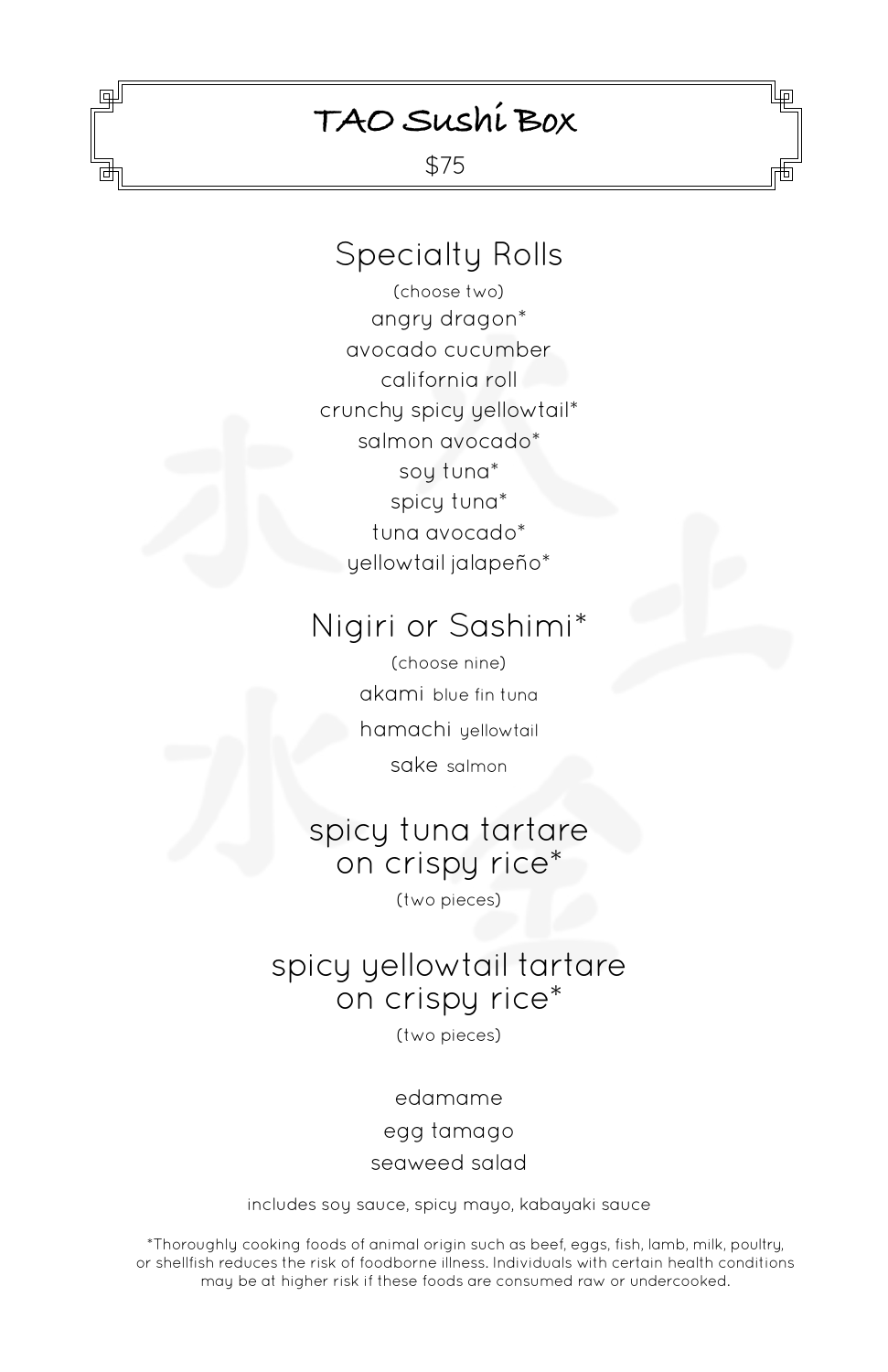

small plates

hot edamame† 11 maldon sea salt

shishito peppers† 12 yuzu, sesame

chicken satay 16 mango papaya salad, peanut dipping sauce

spicy tuna tartare on crispy rice\* 19 spicy mayonnaise, kabayaki sauce

> rock shrimp lettuce cups 21 spicy mayonnaise, jalapeño lime

satay of chilean sea bass† 23 miso glaze



dim sum

imperial vegetable egg roll 15 wild mushroom, cabbage, carrots

chicken gyoza 16 pan fried or steamed, chili garlic sauce

> pork potstickers 17 chili sesame glaze

> lobster wontons 23 shiitake ginger broth

lobster and shrimp spring rolls 24 shiitake mushrooms, spicy pineapple sauce

†denotes gluten-free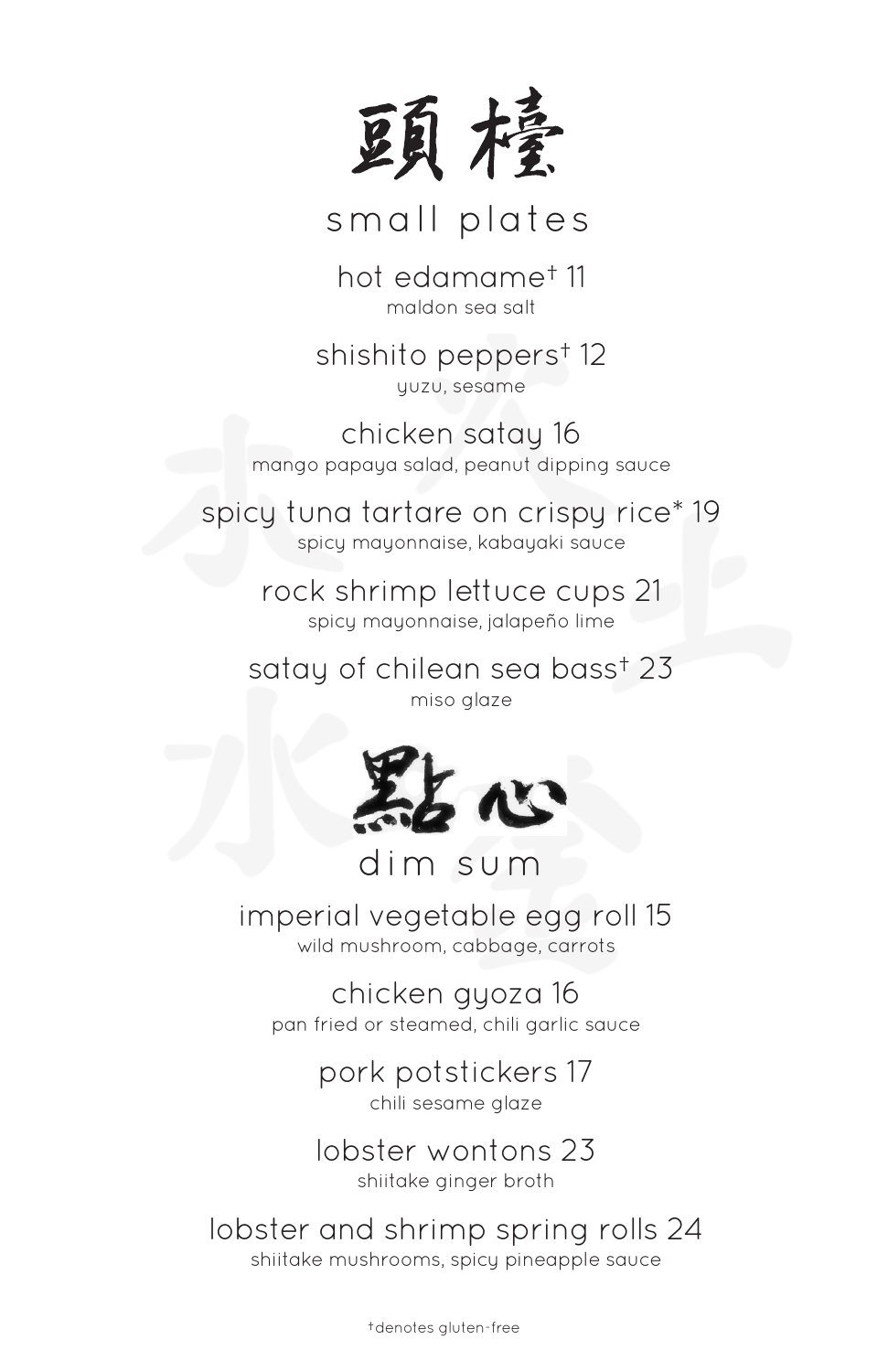

# noodles and rice

### jasmine white or brown rice† 5

chow fun† 17 stir fried vegetables and tofu

> lo mein 17 roast pork, choy sum

8 greens fried rice† 19 brown rice, seasonal vegetables, egg white

> olive fried rice† 19 olive leaf, french beans, egg

pad thai noodles† 19/22/25 peanuts, mushrooms, tofu add chicken or shrimp

triple pork fried rice 20 pork belly, bbq roast pork, chinese sausage

barbeque duck fried rice 20 sundried tomatoes, kaffir lime, mint

shanghai fried rice† 23 vegetables, shrimp, pork, egg

hong kong fried noodle 24 chicken, egg, mixed vegetables, roast pork

> lobster fried rice 34 kimchi, shallots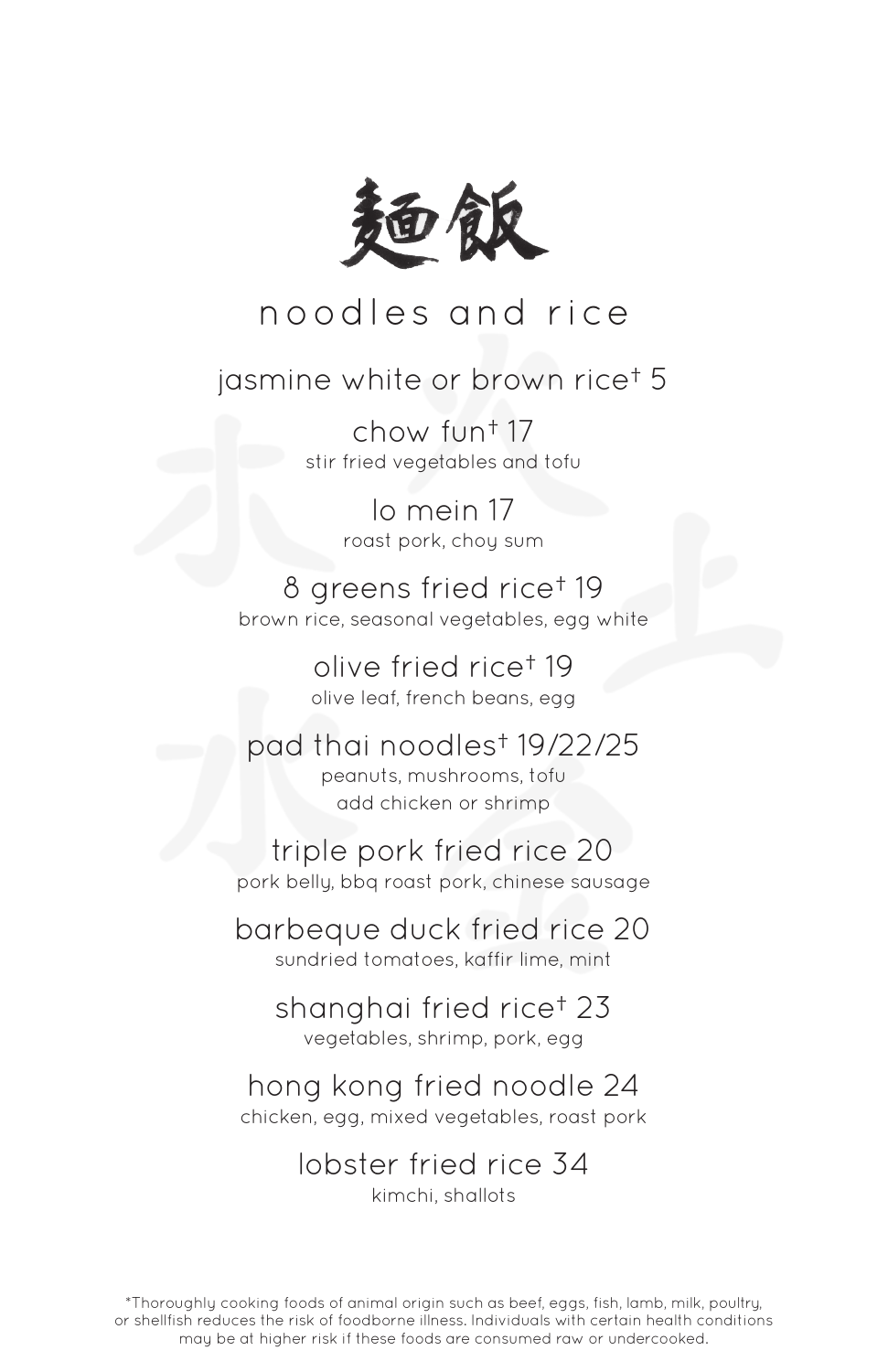

#### filet mignon pepper steak† 39 bell peppers, shiitake mushroom onion, shishito pepper

beef and broccoli 59 aged n.y. strip, black bean sauce

## aged bone in rib-eye 72

maple soy glaze, maitake mushroom, spicy bean sprouts

wagyu rib-eye teppanyaki 92 sophisticated dips and sauces



the sky

black pepper chili chicken 31 pepper, onion, bamboo shoot, celery

crispy orange chicken 31 steamed bok choy

> peking duck 82 for two

> > †denotes gluten-free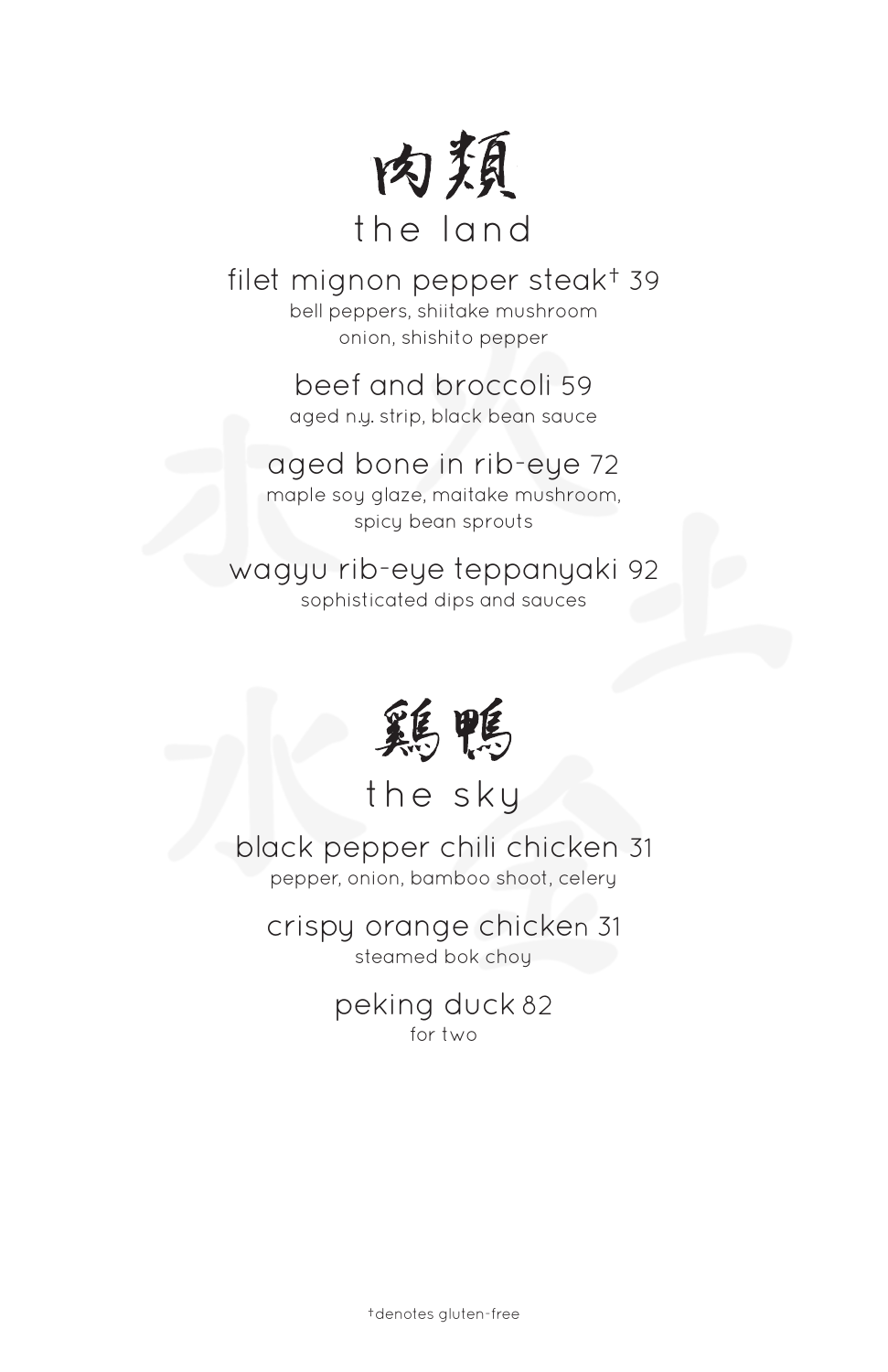他

## the sea

honey glazed salmon34 lotus root, green beans, baby sweet peppers

grilled branzino† 35 steamed bok chou, ginger, kaffir lime vinaigrette

> jumbo diver scallops 36 red curry, Thai basil

thai sweet and spicy shrimp 36 tamarind, bell pepper

crispy snapper in "sand" 47 toasted garlic, dried chinese olive



the sides

chinese broccoli 12 black bean sauce

steamed bok choy† 12 garlic

 cantonese cauliflower 14 sweet and sour sauce

charred brussels sprouts 15

cilantro lime vinaigrette, puffed rice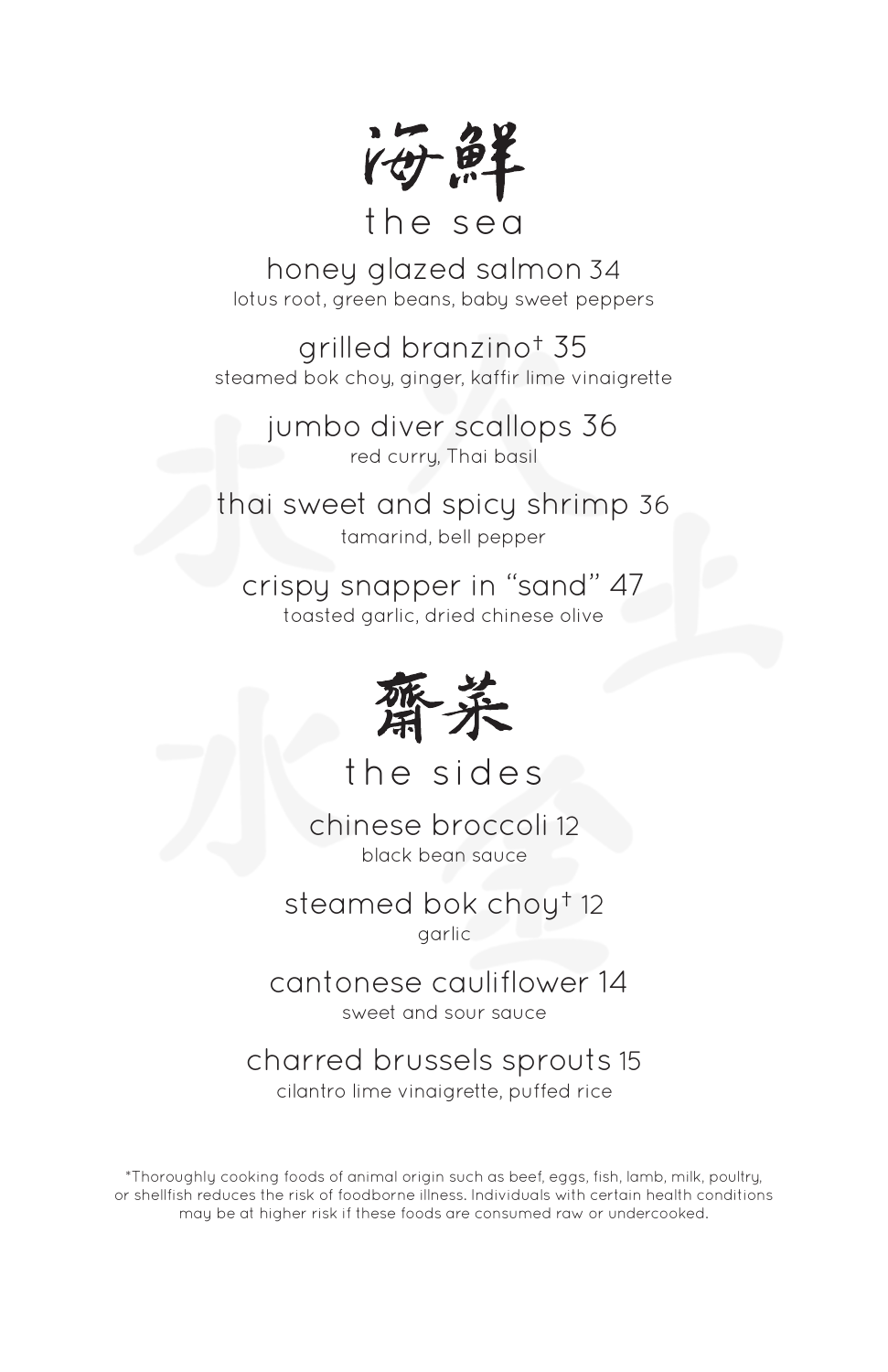

# sushi and sashimi\*

priced per piece

| omakase chef's selection of sushi and sashimi | 99<br>69 / |
|-----------------------------------------------|------------|
| ebi cooked shrimp                             | 6          |
| sake salmon                                   |            |
| tako octopus                                  | 6          |
| ika squid                                     | 6          |
| ikura salmon roe                              | 6          |
| hamachi yellowtail                            |            |
| akami blue fin tuna                           |            |
| UNAGI fresh water eel                         |            |
| hotate scallop                                | 8          |
| Chu toro medium fatty tuna                    | 11         |
| O toro fatty tuna                             | 12         |
| UNİ sea urchin                                | 12         |
| Kani alaskan king crab                        | 14         |

temaki handroll 2 / maki roll 3 / soy paper 2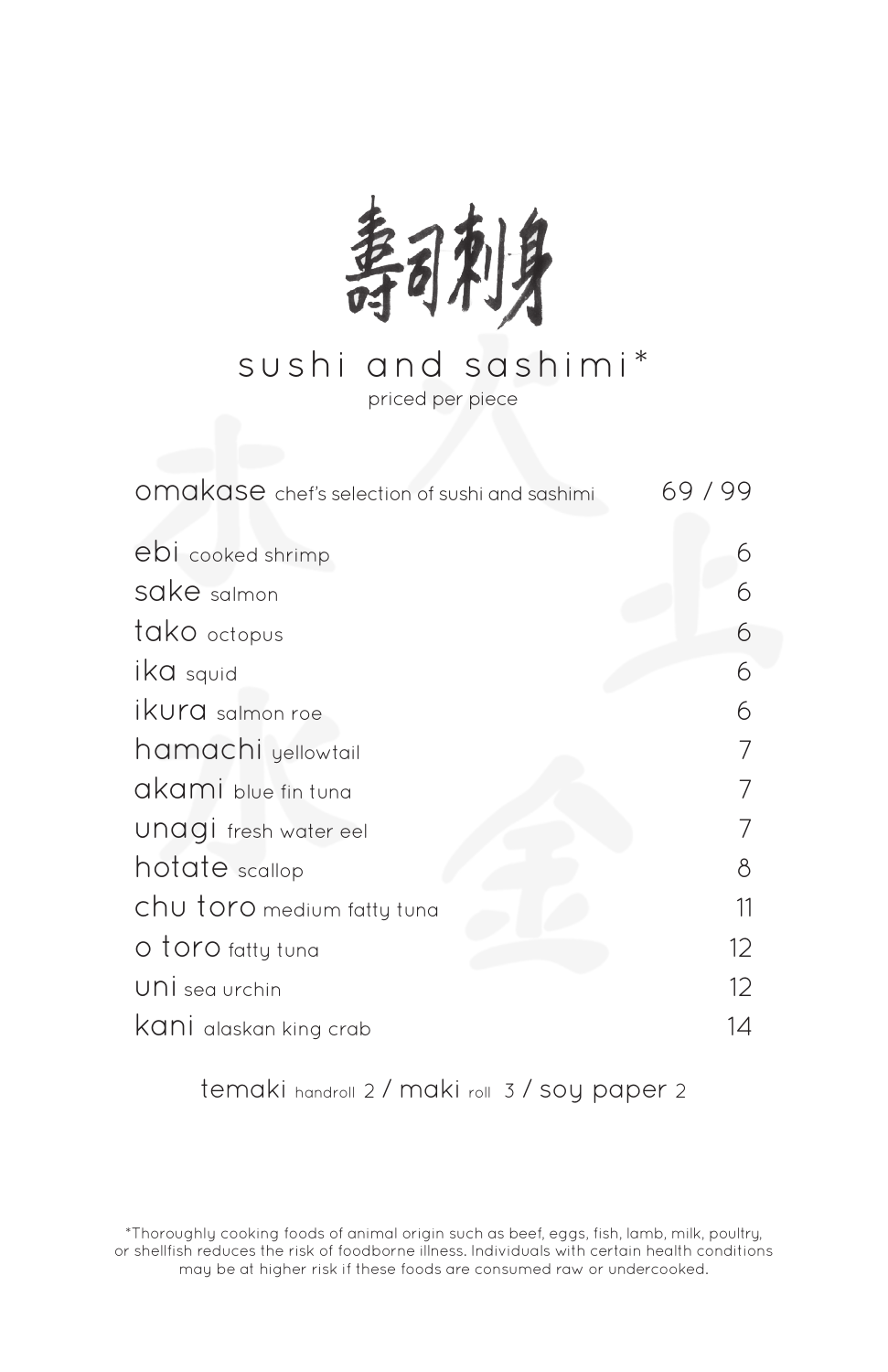特别推荐

# specialties

seared salmon sashimi\* 18 jalapeño, sweet miso

> tuna pringle\* 19 truffle aioli, egg, tomato

yellowtail poke tacos\* 19

soy vinaigrette, spicy sour cream

yellowtail sashimi\* 19 jalapeño, ponzu sauce



# specialty rolls

vegetable 15 eight treasure vegetables, soy paper

crunchy spicy yellowtail\* 16 crushed onion

> angry dragon\* 17 eel, kabayaki sauce

soy tuna\* 17 soy paper, spicy tuna, avocado, tempura flakes

> salmon avocado\* 17 salmon tartare, tomato ponzu

> california 21 king crab, cucumber, avocado

# shrimp tempura 24

wasabi honey sauce

## rainbow\* 32

king crab california roll topped with avocado, tuna, salmon, and yellowtail sashimi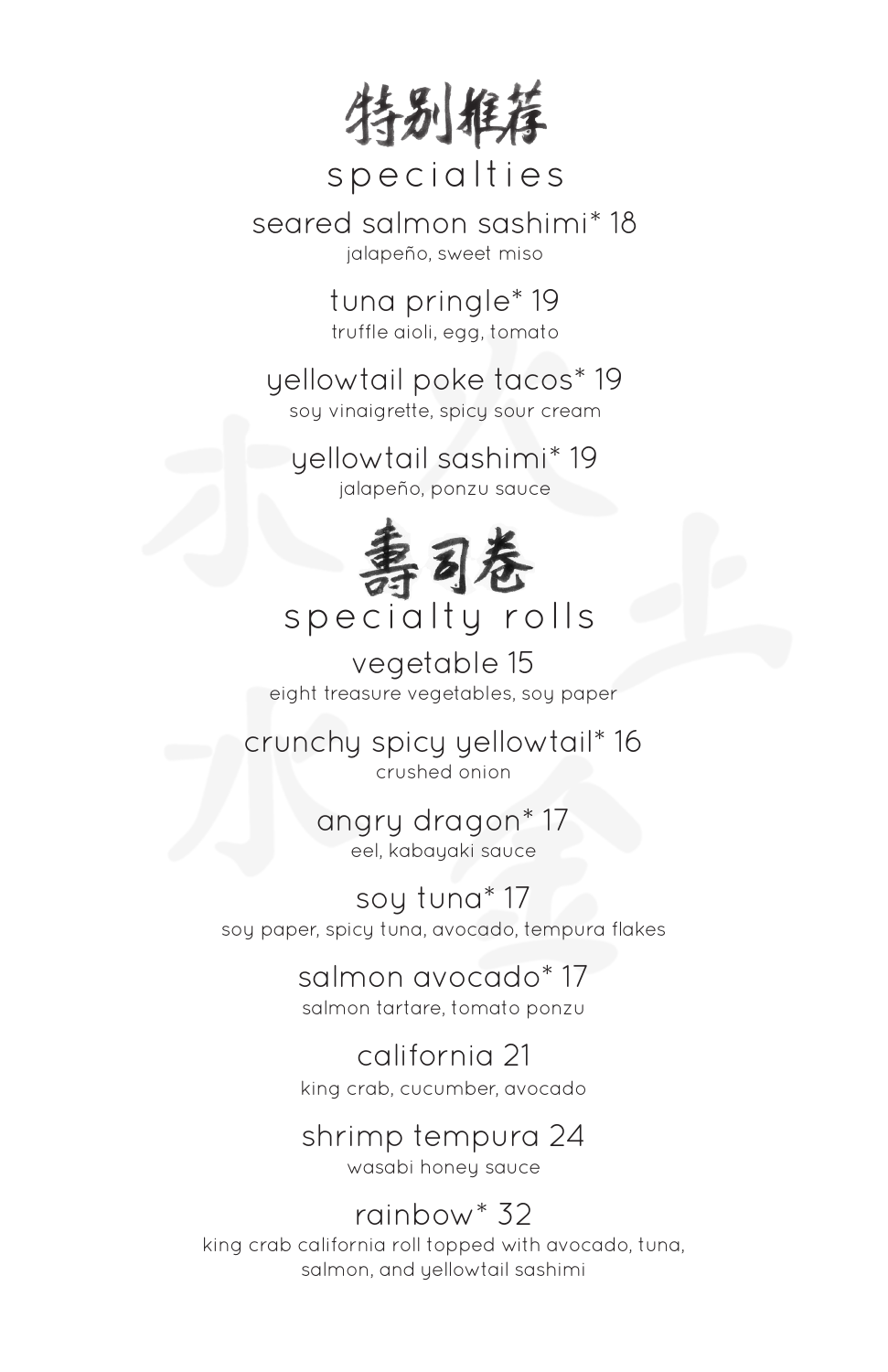